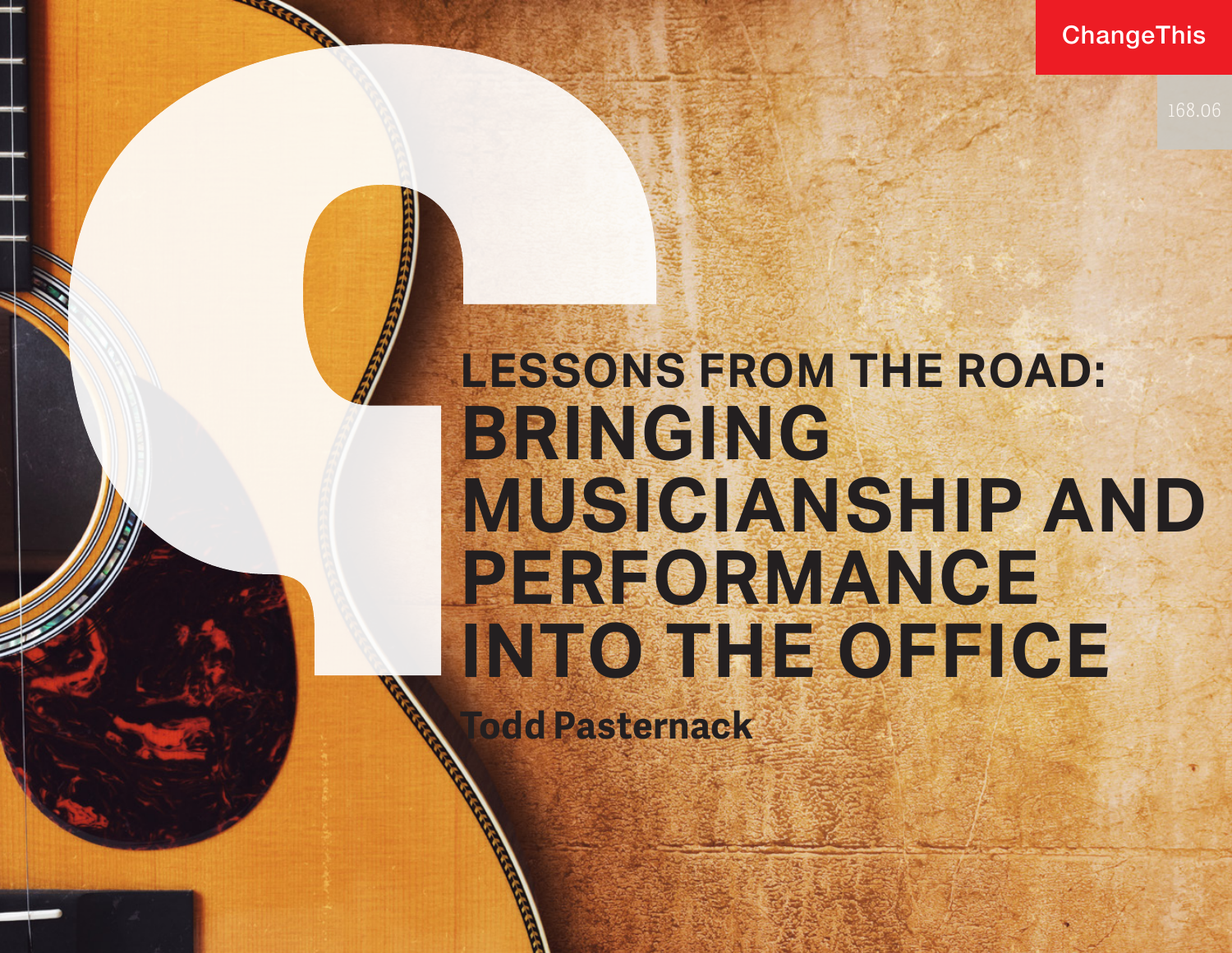# **We often look towards Measurement Concerns established business leaders when seeking out new ideas to inspire us.**

Their advice and stories re-energize us, bringing the hope of discovering a greater awareness of where our careers can evolve to, or how our businesses can operate with fresh approaches to drive growth. We dig to uncover nuggets of wisdom from these well-known leaders to embrace and adopt into our everyday lives. But perhaps there's an unexpected type of leader to draw inspiration from.

Have you ever looked at the way bands and music artists—at various levels of success—and found parallels to the ways that businesses need to constantly innovate, grow, and empower their teams to get the best out of them? Or how the power of listening can open up new and unexpected opportunities?

As a former professional musician turned technology executive, I've seen and lived these parallels between the stage and office and put them into practice. There are more connections than you may think. Here are a few "lessons from the road" you can take back to your organization or weave into your life—and start playing with right away.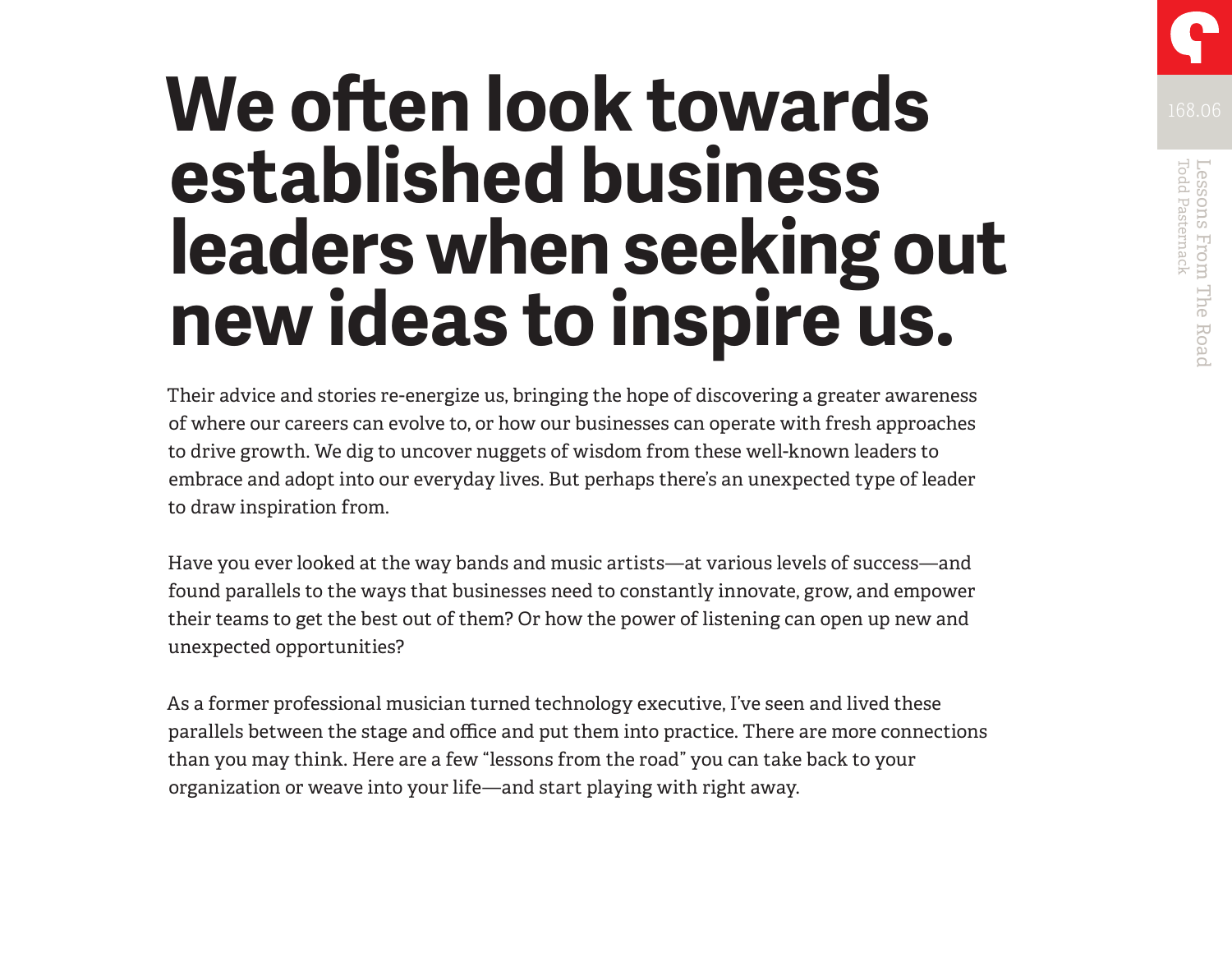### **Start Me Up**

I played music professionally for over ten years. I played coast to coast—in junky bars to five people not paying attention to a single note, and in beautiful theatres and outdoor festivals with thousands of people rocking out with us. But even when things felt like they were going great—fans showing up, getting a record deal—there were always challenges, just like running any business. What often kept me and my bandmates going through the tough times wasn't that we were making a ton of money (we weren't), or that we got free food and drinks (the concert promoters often got our rider correct each night on tour), or that we thought we'd be the next Led Zeppelin or Radiohead (okay there was a little of this, but it wasn't the driving force).

What propelled and united us was that we had purpose together. And we felt and experienced that purpose every day as a single unit. For us, that purpose was: give each other a musical platform for self-expression and make that expression through songs as great as it can be.

We were just a bunch of musicians, but we had a mission statement we believed in.

Sound familiar? You've read this in countless books and articles but always through the lens of start-ups or some of the longest standing brands you know. But the greatest bands whose music lasts throughout time also have purpose that unites them.

What propelled and united us was that we had purpose together.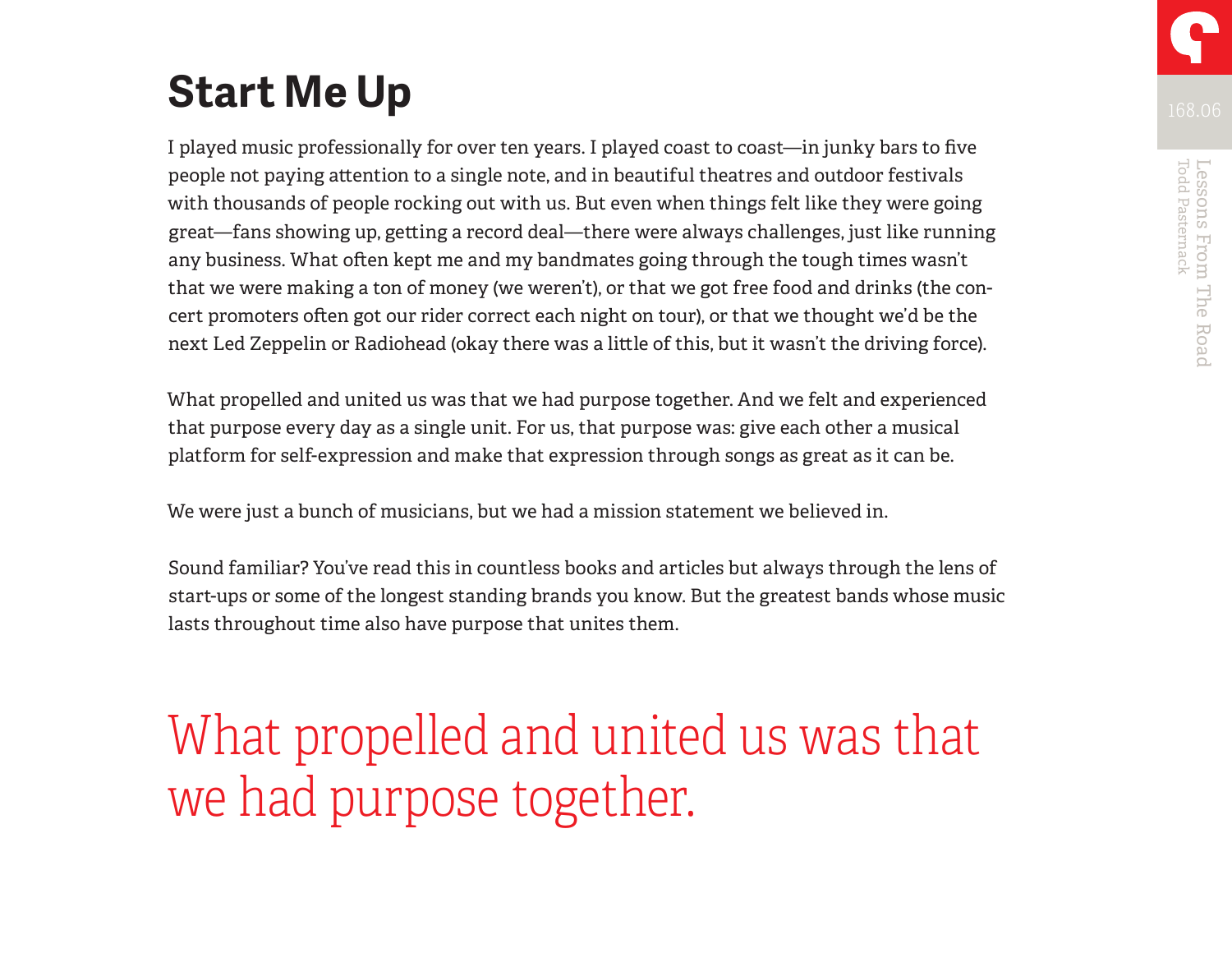#### Ask yourself:

- Does your company have a mission and purpose? Does everyone there know what it is?
- How do you empower everyone at your company to pull from its mission to inform their work and understand why it matters? Are they actually connected to it personally?
- Have you hired people with a passion for the mission?
- Is your latest project aligned to support the mission? How so?
- Would you turn business down if it didn't align to your mission?

### **Burning Down The House**

Sometimes the only way to evolve an idea is to burn it to the ground and start again. It can be difficult getting comfortable with doing that. Many bands do this instinctively in the rehearsal room or studio when a musical idea isn't coming together quickly. They iterate on new musical parts until it "feels right." It's easy to get attached to an idea, especially when the group you're with is energized on it. Or maybe there's a strong opinion or a really loud voice in the room. Someone is dead set on seeing their idea be the final and only one. But what would happen if you flipped their concept over on its head? What if you made it more simple? What if you merged it with another theory or plan from another team?

Did you know the Rolling Stones song "Start Me Up" was originally supposed to be a reggae song? The song just wasn't happening after a ton of takes so they let it alone, and came back at it from a completely different musical place to what you now hear on Tattoo You.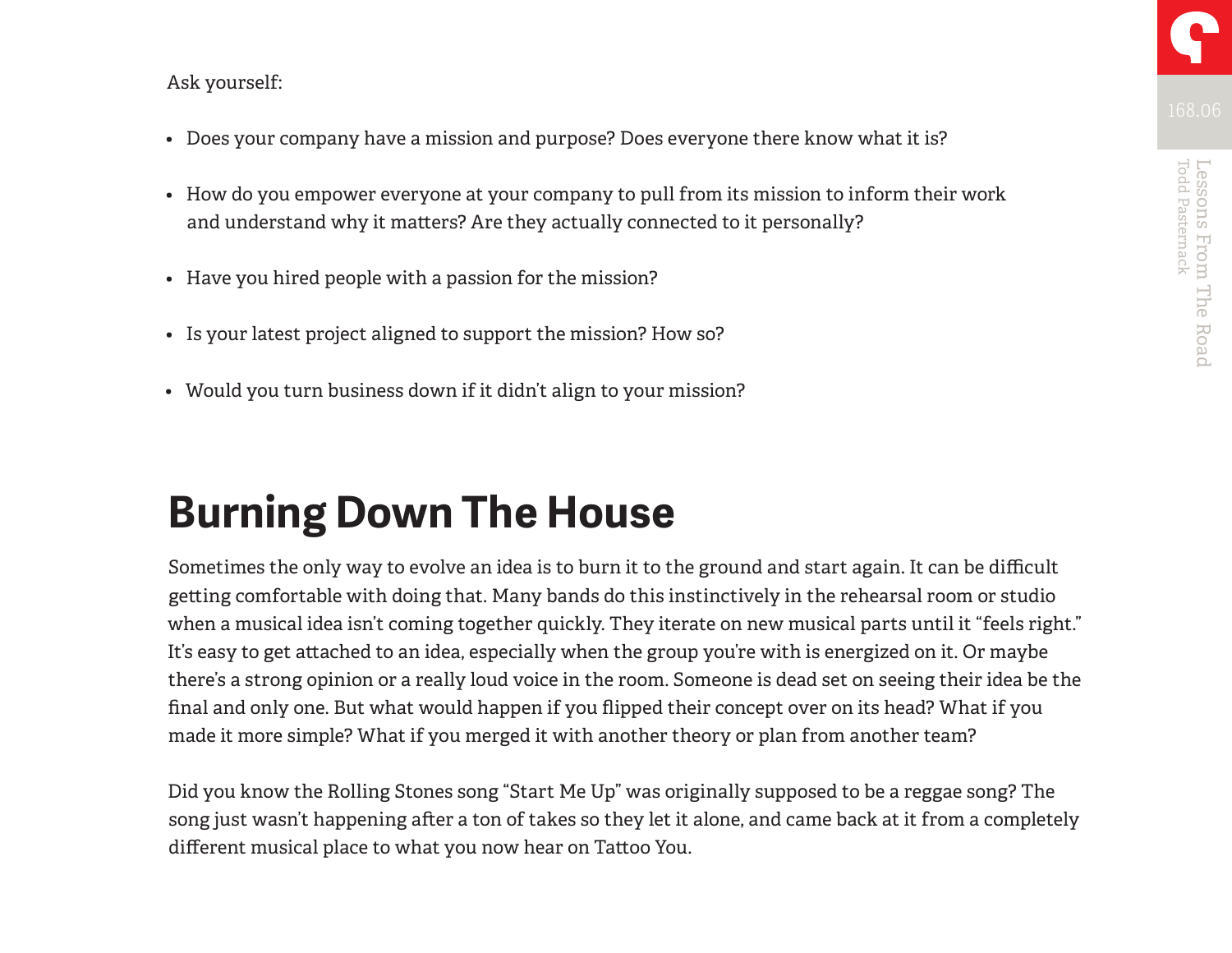Getting to a place where this approach becomes the norm takes practice. The first few meetings may be clumsy but it will eventually feel easier. It's better than the alternative: deciding on something that just doesn't makes sense or doesn't resonate, or simply exhausting the idea.

Have you ever been in a brainstorming session at the office beating an idea to death until it just dies out? Or nothing solid gets captured because the focus is lost halfway through? I've been in meetings like this where we simply have to stop, recalibrate on what we're trying to solve and why, and start again. Creating a moment to rearticulate the original purpose of why you're all there in the room gives everyone permission to rethink and throw around new ideas that better align with that purpose. You aren't derailing the meeting. You're just creating the space for people to contribute in a new way, and having that space and freedom will be appreciated.

Just make sure you end up with something before you walk out. It may not be the final solution or answer, but it could be the top five to do more research on. Or it could be that you're pulling the plug on a potential project. Remember, you're not committing to something big here yet. Make a plan to work small and build small first.

In music, if you play a wrong note it just happens and it's gone. It's temporal. Thinking about it this way, is the risk really that great to start over again small—then test, learn, and iterate?

#### Ask yourself:

- What if the idea gets better if you start at the beginning again?
- What is the "core intent" we're after?
- What do our clients really need solved, and what do we uniquely know and understand better than anyone else that can help to solve it?

Todd Pasternack Lessons From The Road

Lessons From The Road<br>Todd Pasternack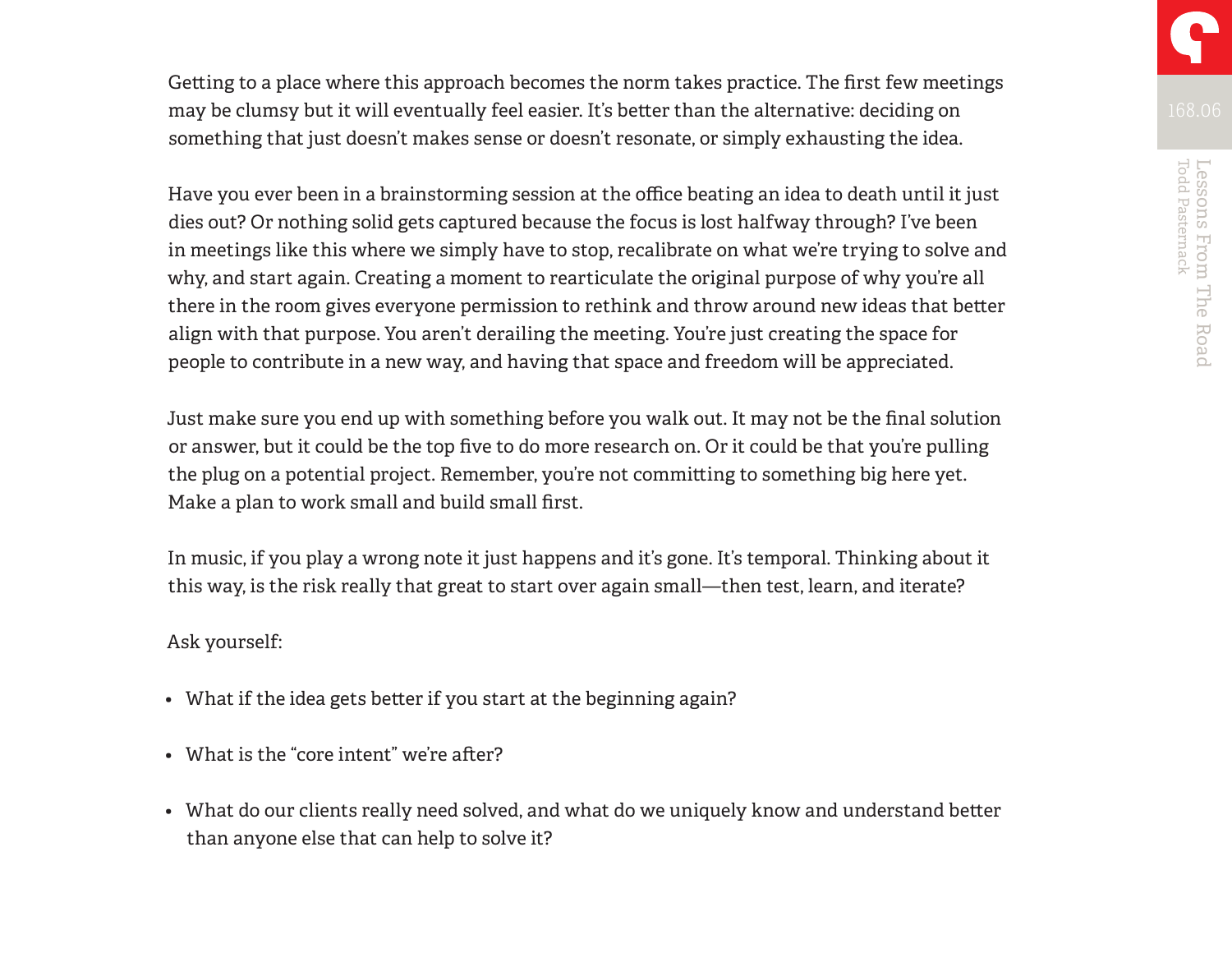### **Welcome Back My Friends To The Show That Never Ends**

The stage. The amps, the lights, and sound. The performance.

The meeting room. The projector and deck. The pitch.

Not much different.

A commitment to practicing for a show or a pitch is what really showcases your professionalism and your ability to connect in the moment. Even if the client or boardroom doesn't totally buy in to what you're selling, they will at least appreciate your craft and agility.

Musicians rehearse and rehearse so when it's time to perform they don't even have to think, they can just play. Having the rigor to practice your material—your pitch, your presentation enables you to be more free in the moment itself.

#### Ask yourself:

- Can you connect with the room and adjust to what they are asking to learn about instead of sticking to the "setlist" you prepared?
- Can you get off the notes in the deck and own the material?
- What if you didn't show up with a deck at all and just had a free-form jam session using the skills you've mastered?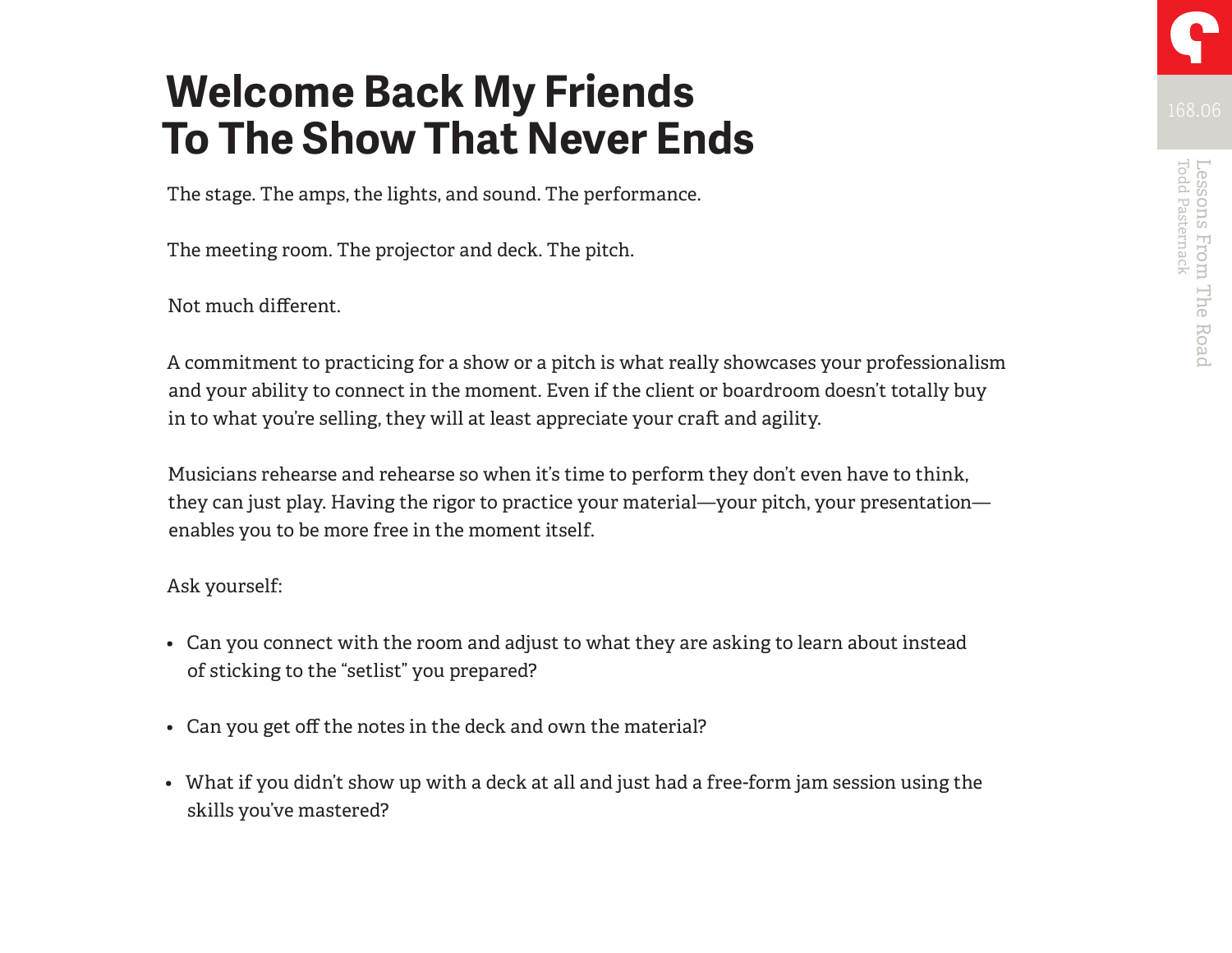### **Come Together**

You can quickly recognize when a band is clicking in a recording session or having a killer show on their tour. While there are many reasons why that could happen, the underlying reason is that the musicians trust and (mostly) respect each other. It's no secret that businesses typically don't operate well if there isn't this same mutual respect, trust, and common ground rules for an open flow of communication to share ideas. That culture has to be established from the start and embodied by the leadership and everyone in the organization. Whether that's done as part of the on-boarding process for new hires, at every all-hands meeting for a quarterly update, or stated at the beginning of each meeting—everyone needs to tune themselves up before trying to play a song together, and get themselves familiar with the material beforehand.

Having an understanding of each stakeholder's goals and what they care about sounds like a simple piece of advice, but you quickly find out that without it you can't build any trust. And you certainly can't influence without establishing that first. You can't get anything done because you can't make the connections between what you're trying to achieve and what you're cross-functional team/client/partner/boss is trying to achieve.

Musicians rehearse and rehearse so when it's time to perform they don't even have to think, they can just play.

Todd Pasternack Lessons From The Road

Lessons From The Road<br>Todd Pasternack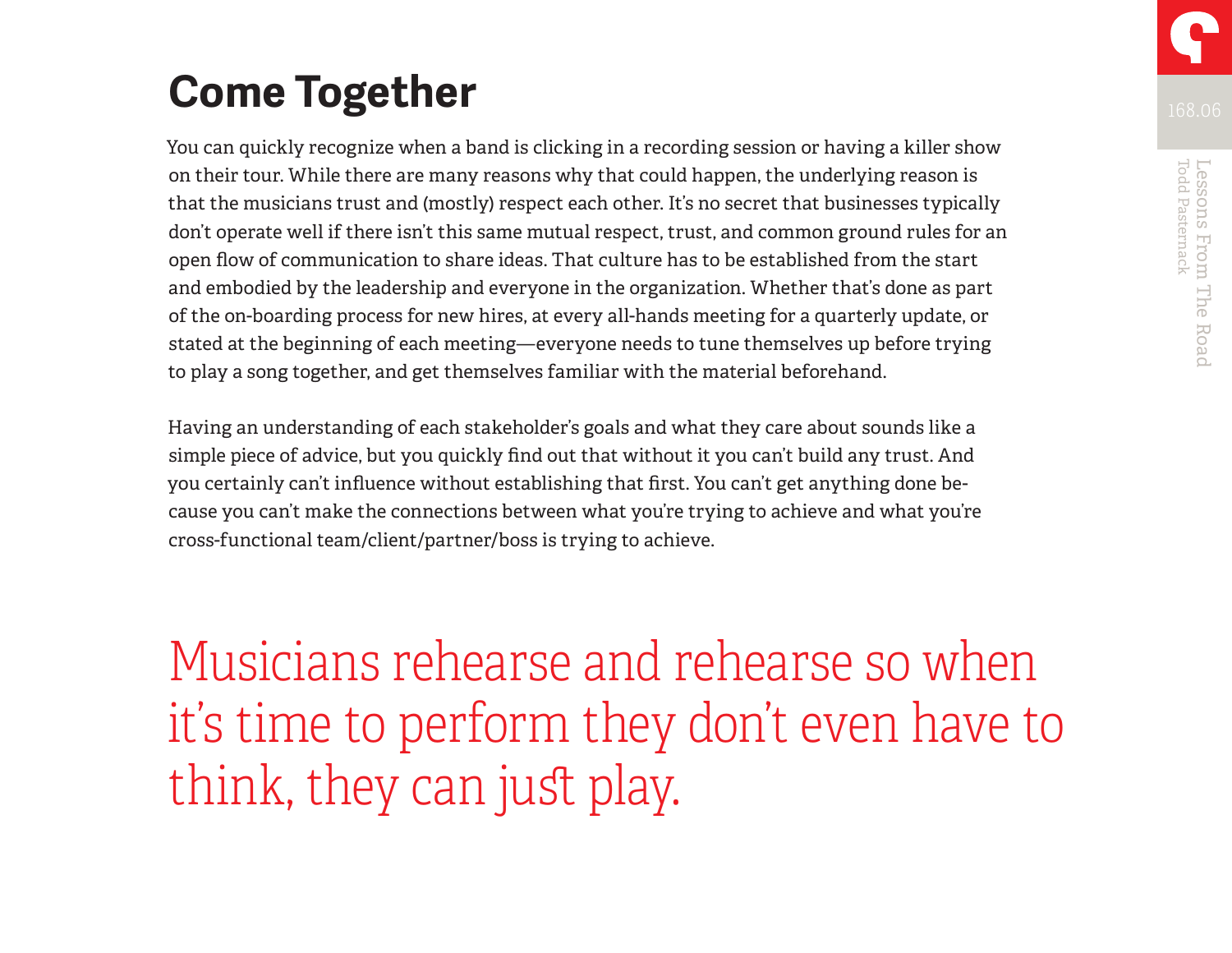Think about the last meeting you were in. Did you step into the conference room expecting to walk out with a completely different action or next step? Did the conversation meander? Was the trust between the people in the room affected as a result? I've found that a simple articulation of the desired outcomes at the start of a meeting (even better, in the invite!) gets everyone aligned and quickly surfaces for you when people have other interests. It's up to you to play a bit of the riff at the start of the session and ensure everyone else is onboard to play along. If not, find out before you start turning your guitar up even louder and everything just becomes noise.

#### Ask yourself:

- What's the health of your team?
- When was the last time your team had an offsite to connect and plan together?
- How are you modeling trust for your team and your company? How can you help others?

### **The Best of You**

As a leader, you can enable each member of your team to deliver their best performance by helping them turn their strengths and passion into energized, high-quality work. On the road, I always enjoyed meeting with fans before and after shows. It filled me with energy while helping the band connect more deeply with the most important people to our careers. I was good at it because it made me feel good. Our keyboard player, on the other hand, preferred to stay backstage, work on the setlist, and focus on the cadence of that night's show. He loved the job and took a sense of pride in putting together a collection of songs that fit what city we were in. I liked having a say in a few songs, but he found joy in that process—so that was his job.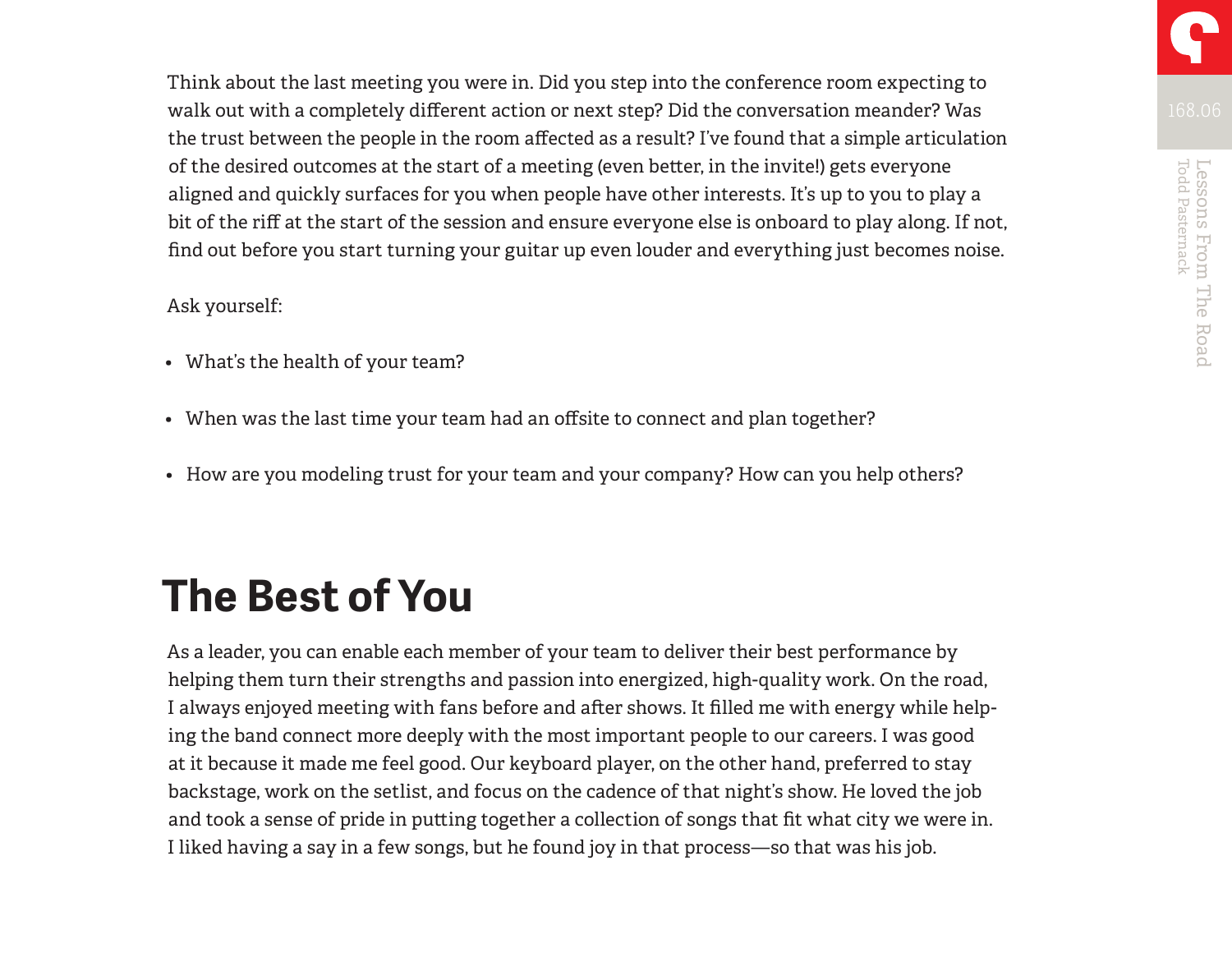#### Ask yourself:

- What are the strengths of each person on your team?
- Do they recognize those strengths and get to use them each day? Have you told them they can use those strengths in their everyday work and should?
- How are you enabling everyone to shine, and focus on what they love doing to create something great?

### **What Are You Listening To?**

One night back in my touring days I ended up on stage jamming with two very well-known musicians I really respect. Being young and eager to prove myself, I knew what I was going to play before I stepped foot on stage. After the first few bars went by and I thought I was playing great, I looked back at one of the two musicians and got the coldest stare of death in my life. I was crushed.

But I quickly realized I wasn't playing with the other musicians, I was playing at them. I closed my eyes and open my ears—and my mind—and really listened hard to come up with an idea that fit the musical moment and then played it. I tentatively looked back at the same musician and got a tiny smile and nod that I "got it."

Lesson learned.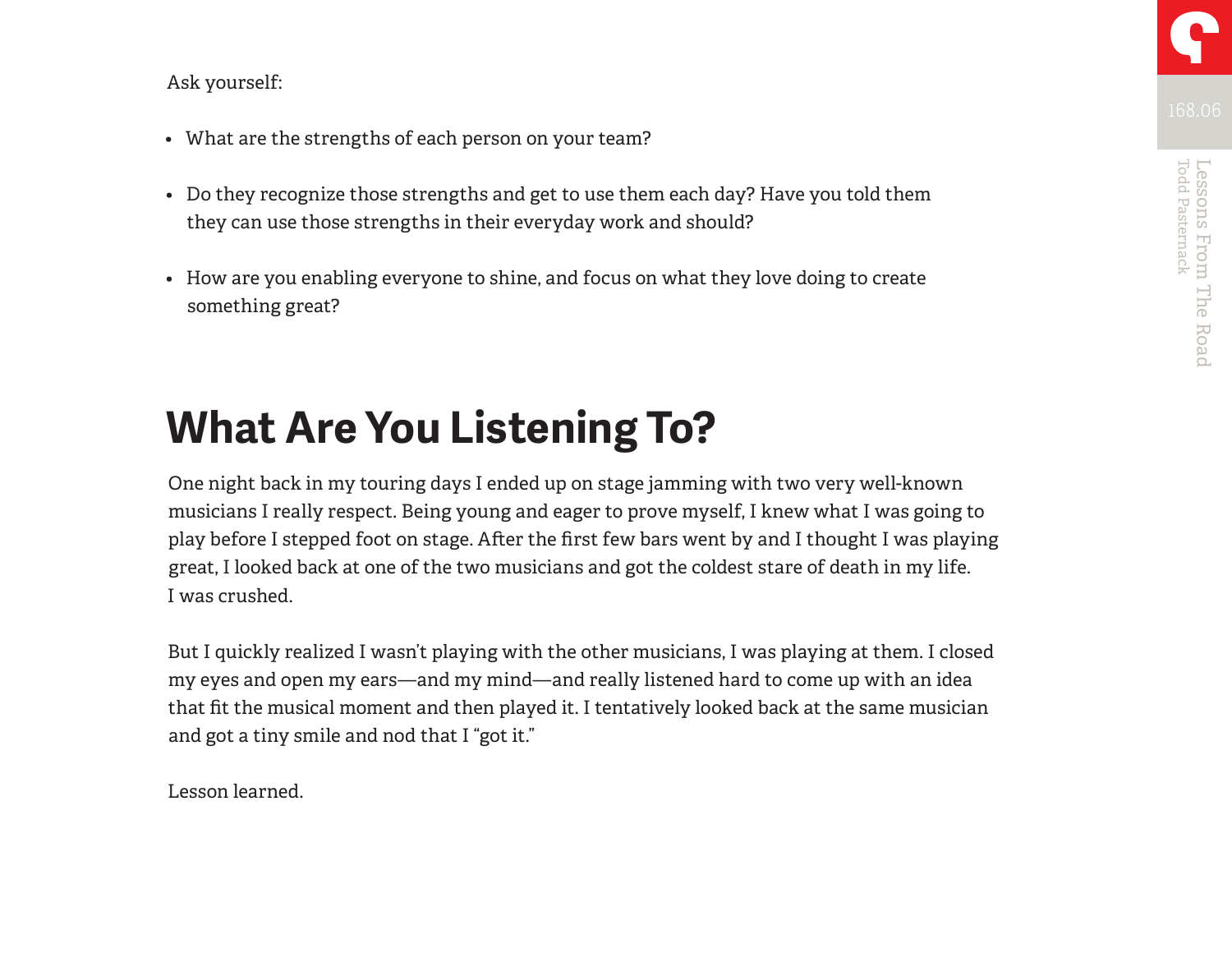- When was the last time you hardly said a word in a meeting and really listened?
- How well do you understand your customers' behaviors, expectations, and mindset in various contexts? Have you ever really opened up and listened, prepared that everything you expect to hear may end up being the complete opposite of that?
- How well do you know your customer's customers?
- What are you hearing that's new and unexpected? What can you do with that information that no one else in your industry is doing?

As a leader, you can enable each member of your team to deliver their best performance by helping them turn their strengths and passion into energized, high-quality work.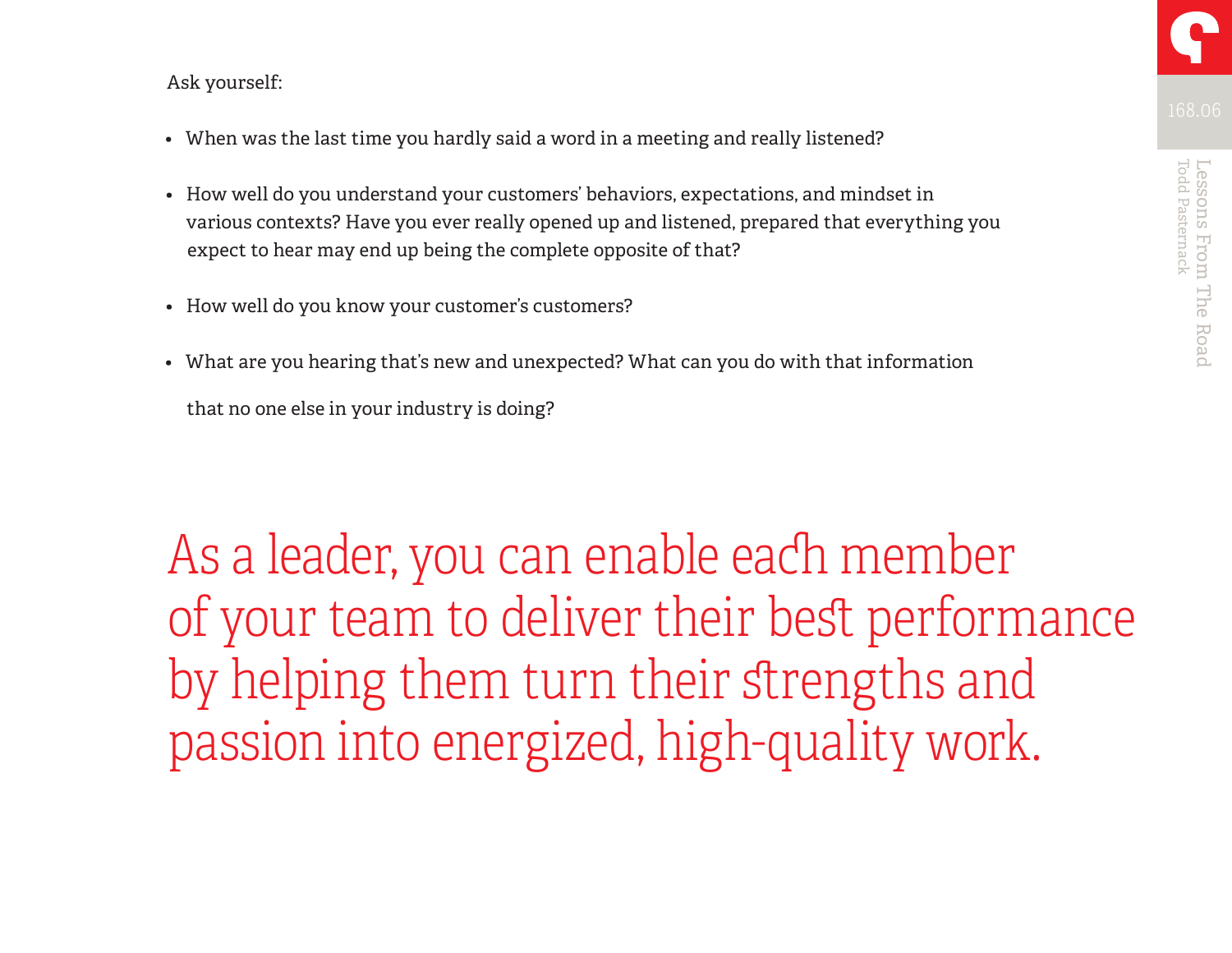## **Who Are You?**

The roles within bands can take shape pretty quickly when they form. For example, the guitarist and keyboardist may write the music, the singer writes the lyrics and melody, the drummer helps in arrangement, and the bass player is responsible for: accounting, booking the band, marketing, managing the email list, and making sure the club provides a sufficient amount of Pabsts backstage. I kid, but not really.

In bands and in the office, everyone plays a part. Everyone contributes.

#### Ask yourself:

- Does everyone in your company have a solid understanding of what their role is and how they uniquely make an impact on the business?
- How can you help your team or your manager succeed? Have you asked them?
- What's one thing you can do today to let someone else on the team shine?

As a business leader, it's important to know you don't always have to be lead guitarist or singer. In fact, it may be better to let your team have that role and you just keep the solid, driving groove behind them on the drums. **Let your team shine and set them up for success, and the crowd will come back for more.**